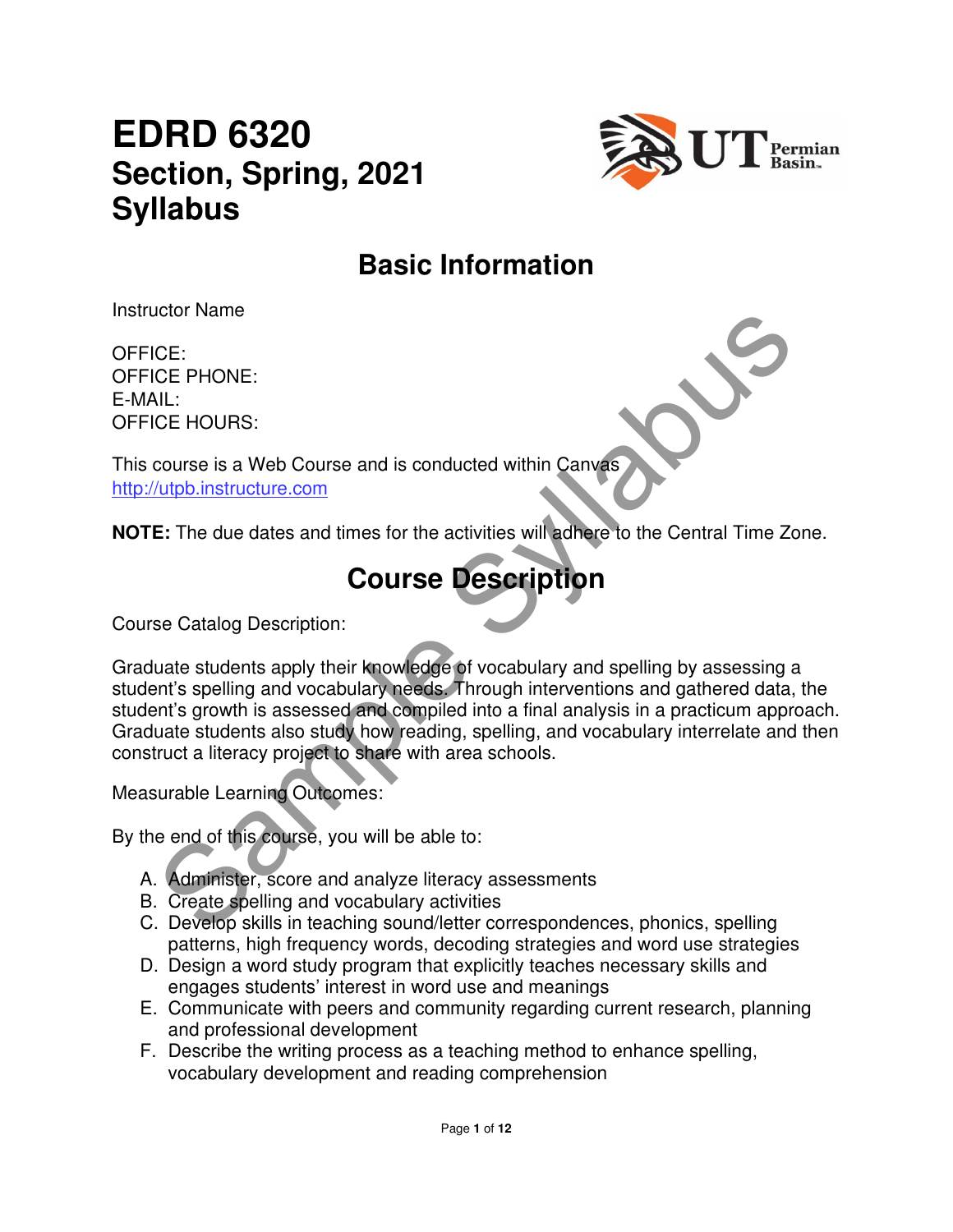This course addresses the following TEA Reading Specialist standards: I, II, III & IV.

This course addresses the following ILA standards:1.1, 1.3, 3.2, 3.4, 7.1-7.4

Prerequisites:

Admitted into the Literacy Graduate Program

## **Materials**

Required Materials:

- Bear, D.R., Invernizzi. M., Templeton, S. & Johnston, F. (2020). Words their way: Word study for phonics, vocabulary and spelling instruction (6<sup>th</sup> ed). Pearson. ISBN: 978-0133996333
- Beck, I.L., McKeown, M.G. & Kucan, L. (2013). Bringing words to life: Robust Vocabulary instruction (2nd ed). Guilford Press. ISBN: 978-1462508167

Other materials:

Free Download Put reading first: The research building blocks for Teaching children to read.

Internet, computer with webcam (Chrome Books will not work)

## **Important Academic Dates**

UTPB Academic Calendar

## **Course Overview**

# ired Materials:<br>
D.R., Inventizzi. M., Templeton, S. & Johnston, F. (2020). Words their way: Words the study for phonics, vocabulary and spelling instruction (a<sup>lt</sup> ed). Peatson. ISBN:<br>
978-0133996333<br>
1.L., McKeown, M.G. **Introduction to Spelling: (Objectives: C, D & F) (TEA I) (ILA 1.1) (worth 15 points)**  Students will write a 2-page introduction to the spelling portion of their Digital Handbook by summarizing what the text has to say about word study. Include in the introduction a list of the 5 stages of spelling and their definitions. You may elaborate or include any other information from the first two chapters that you desire. Be sure to cite your

sources.

**Introduction to Vocabulary: (Objectives: C, D & F) (TEA I) (ILA 1.3) (worth 15** 

**points)** Students will write a 2-page introduction to the vocabulary portion of their Handbook by summarizing what the text has to say about assessment and about robust vocabulary instruction. Include in the introduction a summary of procedures for introducing words found in the assigned pages of Bringing words to life. You may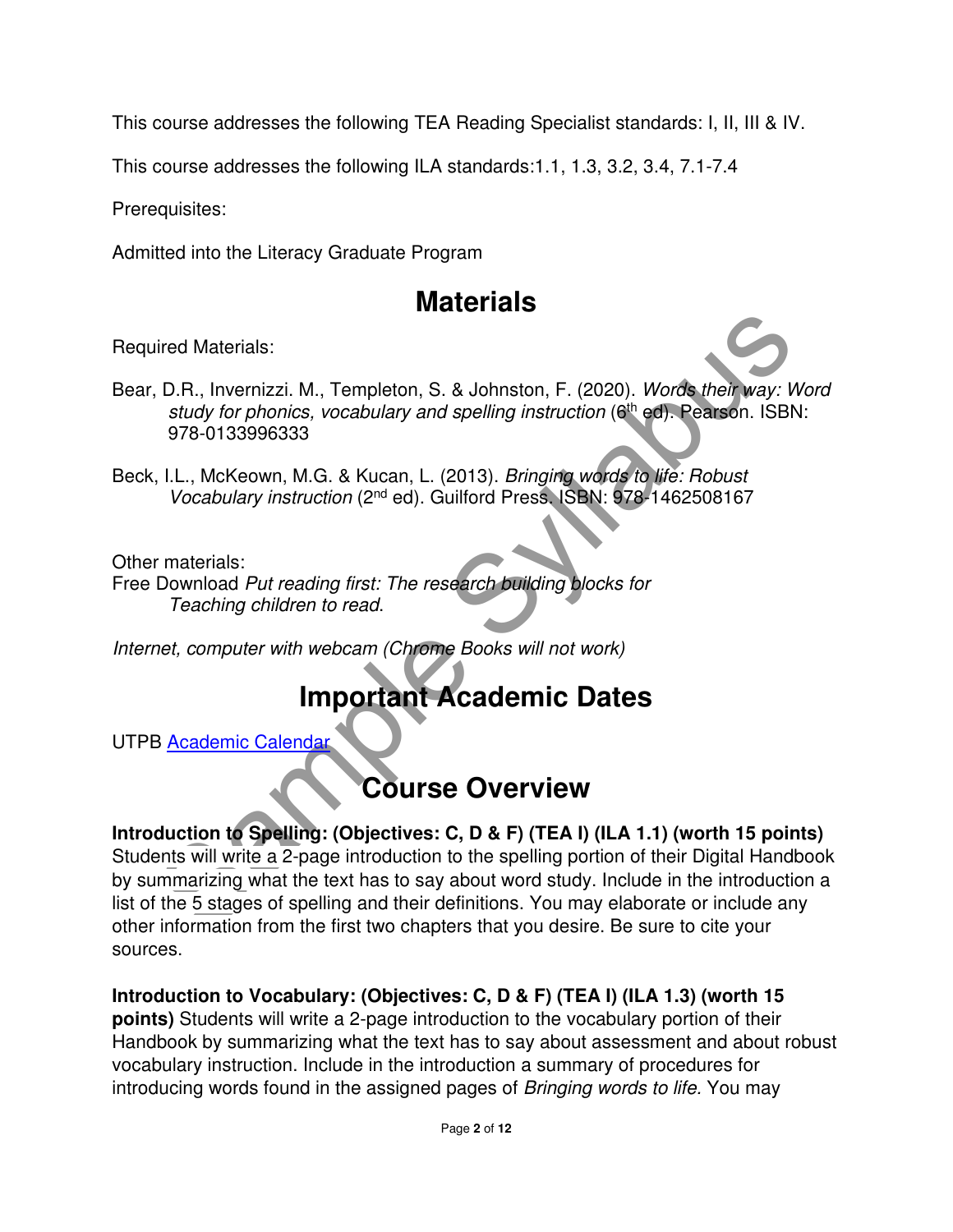elaborate or include any other information from the reading that you desire. Be sure to cite your sources.

**Summary of Assessments**: **(Objective: A) (TEA II) (ILA 3.1 & 7.1) (worth 20 points)** Download the Brief Summary of Assessments form from Class Resources. Record the results of your Qualitative Spelling Inventory features-analysis, your San Diego Quick Reading Assessment, and your three grade-levels of assessment of vocabulary knowledge. Record the raw scores as number of correct responses in each category. Interpret the student's performance by spelling stage, estimated reading levels, and estimated vocabulary-knowledge levels by the guidelines provided on the form.

**Lesson Plans**: **(Objectives: B, C & D) (TEA I & II) (ILA 1.1, 7.1) (worth 20 points each, 60 points total)** Create 3 lesson plans to meet the needs of your tutee, conduct the lessons and write a reflection per lesson. As the course progresses, your lessons will expand as it applies to the requirements of the particular modules.

Soly. Imelyied the suddents performance by spending stage, estimated reading<br>and estimated vocabulary-knowledge levels by the guidelines provided on the<br>on Plans: (Objectives: B, C & D) (TEA I & II) (ILA 1.1, 7.1) (worth 2 **Progress Reports**: **(Objectives: A & C) (TEA I, II & IV) (ILA 1.1, 1.3, 3.2, 3.4, 7.1 & 7.3) (worth 20 points each, 40 points total)** Present the assessments you have completed and the descriptions of the assessments. Describe your tutoring and your analysis of progress. Describe and explain the word study sort and activities the student has completed. Describe and explain the vocabulary development activities the student has completed. Provide author and title of books the student has read and / or listened to. Analyze the student's progress in developing orthographic knowledge and in developing vocabulary knowledge, and comment upon your goals for your student.

**Selecting & Introducing Words**:**(Objectives: C, D & F) (TEA I) (ILA 1.3) (worth 15 points)** Students will write a 2-3 page to add to the vocabulary portion of their Handbook. This paper should summarize what the text has to say about selecting and introducing words from read-aloud texts for robust vocabulary instruction. Be sure to cite your source(s).

**Word Games: (Objectives: B, C & D) (TEA I, II & III) (ILA 1.3 & 7.1) (worth 20 points each)** Using the results of the Qualitative Spelling Inventory Feature-Guide Analysis, identify the word sorts that you are likely to use in tutoring. Then, identify games that will provide extension activities and applications of those word sorts. Following the instructions in the text, construct two games that are classroom-ready for use. Create a folder to keep the games in and attach envelopes to the folder to contain all game pieces. Use the games as extensions of word sorting in lesson four and thereafter. Take a picture of the game and submit as a jpeg file. Also, write a description of the game and a description and analysis of its use within tutoring (1 page).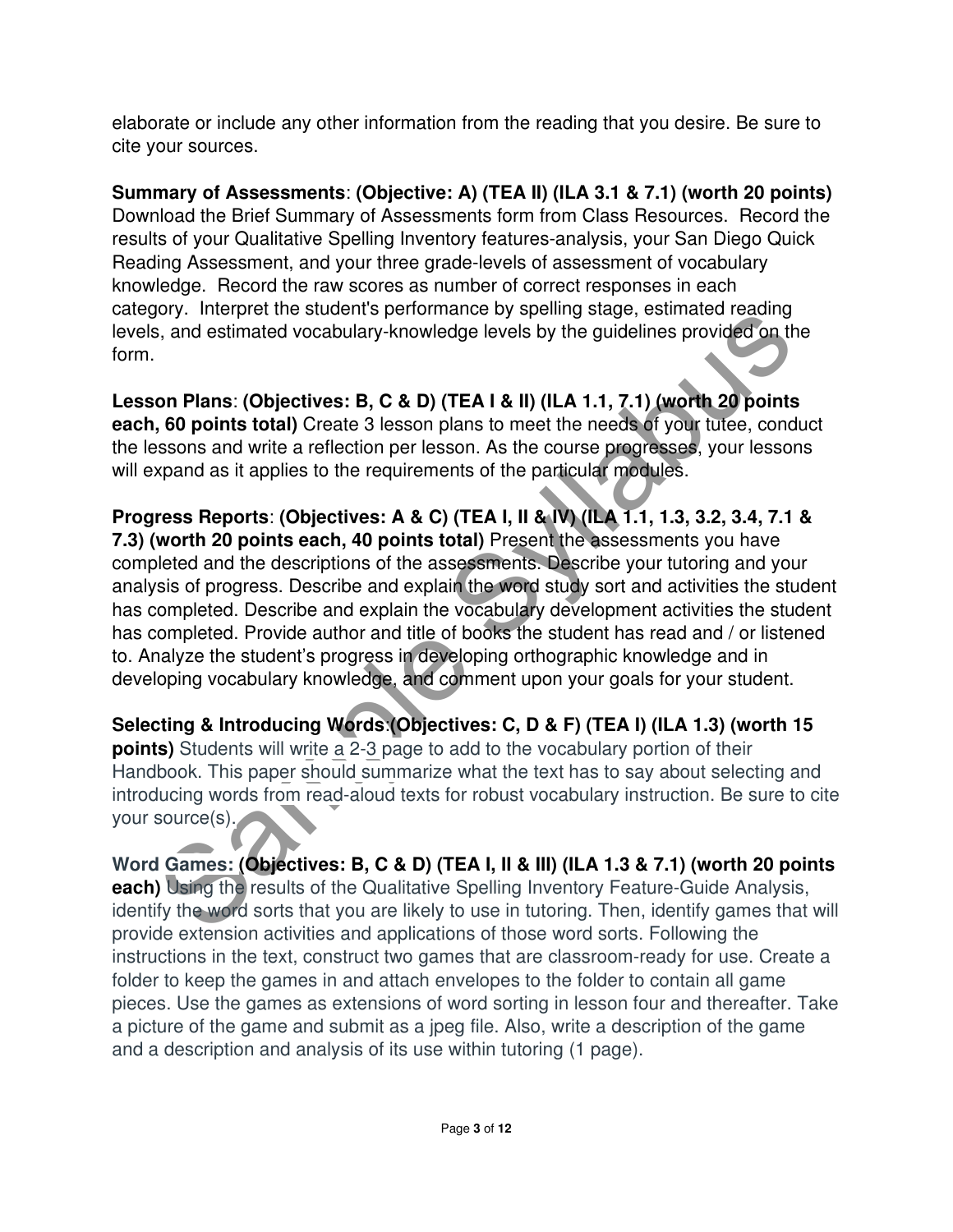#### **Spelling Inventory:(Objective: A) (TEA I, II & III) (ILA 3.4 & 7.1) (worth 15 points)**

Administer a Qualitative Spelling Inventory (QSI). Fill out a Feature Guide analysis sheet and write at least a paragraph of description and analysis of your tutee's ending performance and growth on the QSI. Note: Is the tutee still at the same spelling stage (as, Late Letter-Name, or Early Within Word)? Has the tutee shown progress on one or more columns of the Feature Guide (as, consonant blends or long vowel patterns)? Has the tutee improved performance on any of the specific spelling skills that you worked on within your word-study lessons? Try to account for the progress that you found by administering the Qualitative Spelling Inventory.

your word-study essents? The diactomic orientative Spelling Invertions (b) account to the progress that you out<br>an instering the Qualitative Spelling Invertory.<br> **Shook:** (Objectives: C, D, E & F) (TEA I & IV) (ILA 1.1, 3 **Handbook: (Objectives: C, D, E & F) (TEA I & IV) (ILA 1.1, 3.2, 3.4 & 7.2) (worth 30 points)** All semester you will be adding to your handbook. Directions are above and on Canvas. You will share your Handbook with your school faculty (or a grade-level team) and will place it in the professional development section of your school library. "Sharing" means displaying it, handing out a Table of Contents to each person, telling them briefly about the contents, and summarizing what you learned by writing the handbook and what you think might be useful to them. Must also submit evidence of having shared the handbook.

**Case Study Notebook** (**Objectives: A, C, D & F) (TEA I, II, III & IV) (ILA 3.2, 3.4, 7.1, 7.3 & 7.4) (worth 30 points)** Document everything you do with your tutee. This must include anecdotal records that have the date and time spent logged. Some of the above assignments will also be included in the notebook. More information can be found on Canvas.

**Discussions (5): (Objective: E) (TEA I & IV) (ILA 1.1, 1.3, 3.2 & 7.2)(worth 20 points total)** You will participate in 5 prompt guided discussions. More information can be found on Canvas.

Grading:

| <b>Course Activity</b>  | <b>Points</b> |
|-------------------------|---------------|
| <b>Spelling Paper</b>   | 15            |
| <b>Vocabulary Paper</b> | 15            |
| Assessments             | 20            |
| Lesson Plans (3)        | 60            |
| Progress Reports (2)    | 40            |
| <b>Words Paper</b>      | 15            |
| Word Games (2)          | 40            |
| Spelling Inventory      | 15            |
| Handbook                | 30            |
| <b>Case Study</b>       | 30            |
| Discussions (5)         | 20            |
| Total                   | 300           |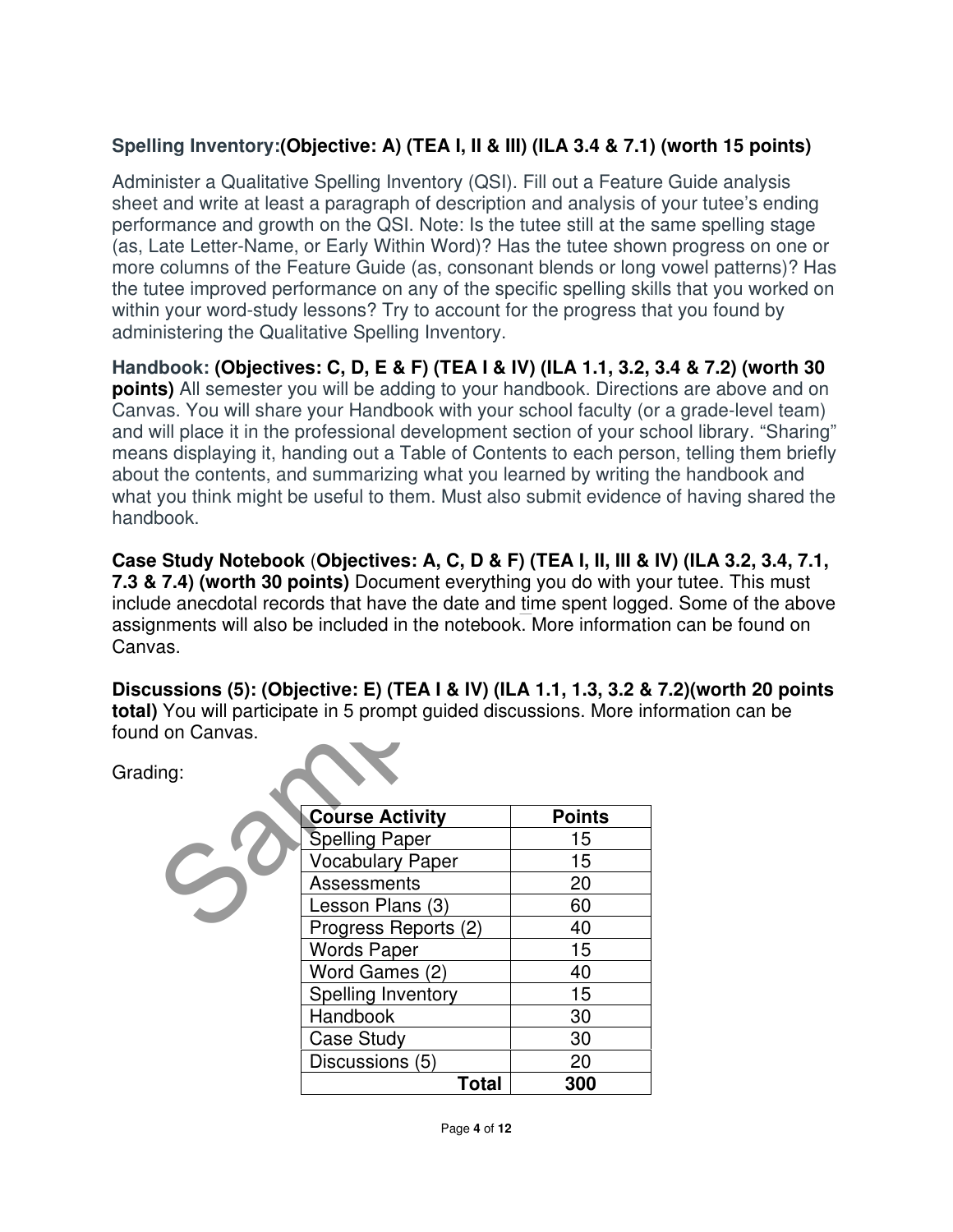Grading Scale:

| <b>Grade Range</b>   | <b>Letter Grade</b> |  |
|----------------------|---------------------|--|
| 279 points and above |                     |  |
| 255-278 points       |                     |  |
| 225-254 points       |                     |  |
| Less than 225 points |                     |  |
|                      |                     |  |

\*Unless otherwise stated, all materials, activities, and assessments are required and are not optional.

Communication, Grading & Feedback:

225-254 points<br>
Less than 225 points<br>
Ess therwise stated, all materials, activities, and assessments are required and<br>
prional.<br>
The contacted via email, carvas, during office hours and phone. I try to respond<br>
ages withi I can be contacted via email, canvas, during office hours and phone. I try to respond to messages within 24 hours. You will receive a response in 48 hours. The turnaround time on grades is a week. Check Canvas often. Feedback will either be written on assignments or a note in Canvas. I will be very engaged in your learning by participating in discussions, having office hours (both physical and virtual), Zoom meetings and posting weekly announcements.

Time Management:

A student should expect to spend three hours on preparation and learning assignments for every semester credit hour. If a class is a 3-semester credit hour class, it is expected that a student should spend about 9 hours out of class on assignments in addition to 3 hours of in-class time for a total of about 12 hours per week to obtain an "A" in a class. It is important to develop a Time Management Plan to be successful.

### **Policies**

#### Discussion Board

Discussion Board is primarily for discussing course related topics and issues. Best practices are:

- Read all message postings in online discussion.
- Respond to the question directly
- Reply to minimum of two other student posts.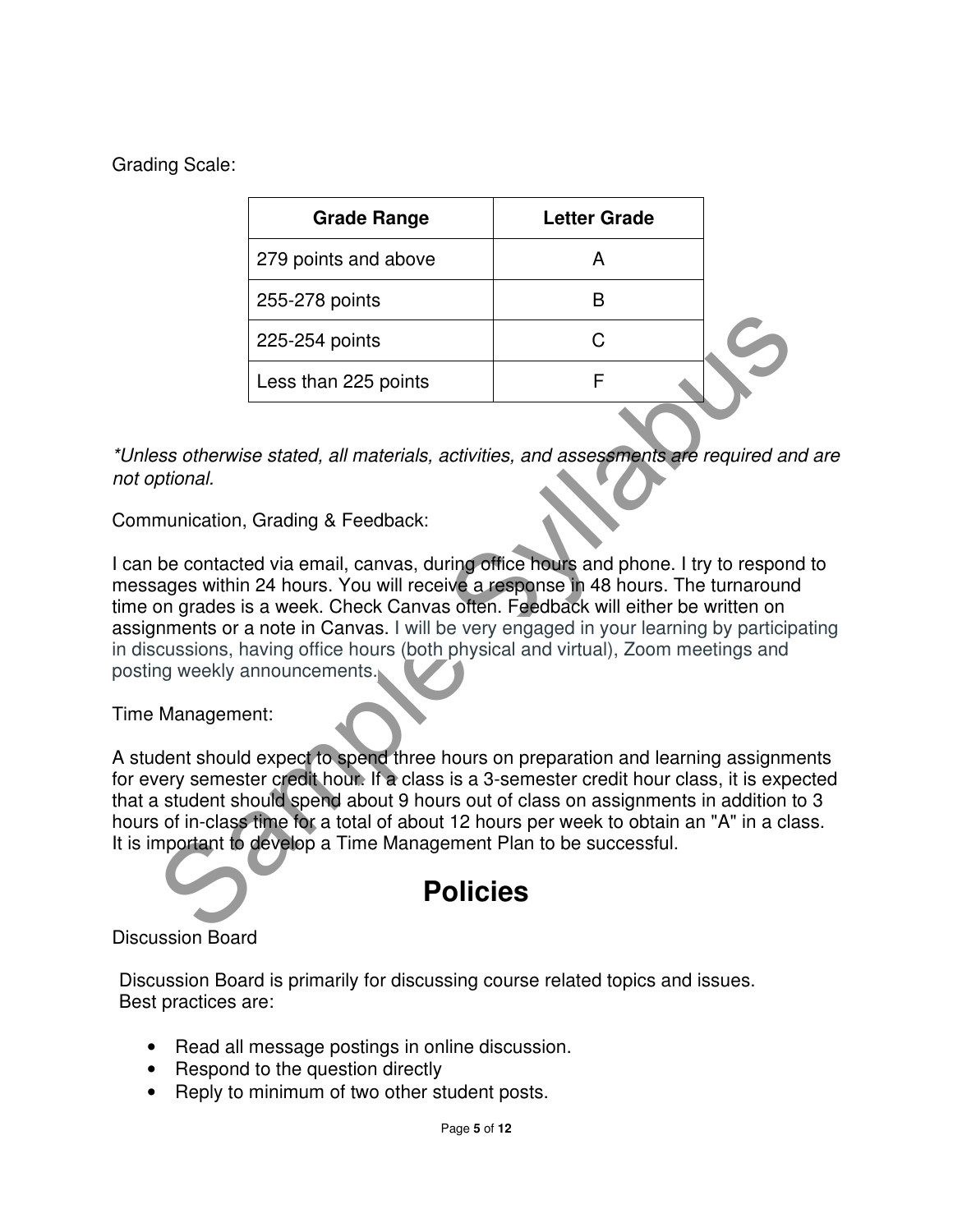- Use a person's name in the body of your message when you reply to their message.
- Avoid postings that are limited to 'I agree' or 'great idea', etc.
- Ensure responses to questions are meaningful, reflective.
- Support statements with concepts from course readings, refer to personal experience, examples.
- Follow **Rules of Behavior (below).**

#### Rules of Behavior

Discussion areas are public to every student in this class (including your instructor) who will see what you write. Please pay attention to the language you use and adhere to the following guidelines:

- Do not post anything too personal.
- Do not use language that is inappropriate for a classroom setting or prejudicial in gender, race, or ethnicity.
- Do not use all caps in the message box unless you are emphasizing (it is considered shouting).
- Be courteous and respectful to other people on the list
- Do not overuse acronyms like you would use in text messaging. Some of the list participants may not be familiar with acronyms.
- Use line breaks and paragraphs in long responses.
- Write your full name at the end of the posting.
- Be careful with sarcasm and subtle humor; one person's joke is another person's insult.

Make-Up/Late Submission Policy

So the Benavior<br>
Sample Syllabus areas are public to every student in this class (including your instructor)<br>
See what you write. Please pay attention to the language you use and adhere to the<br>
Sung guidelines:<br>
Do not pos All course activities must be submitted before or on set due dates and times. **5 points per day will be deducted for any assignment turned in late**. If the student is unable to abide by the due dates and times, it is their responsibility to contact the instructor immediately.

Academic Dishonesty/Plagiarism/Cheating

The academic community regards academic dishonesty as an extremely serious matter, with serious consequences. Any effort to gain an advantage not given to all students is dishonest whether or not the effort is successful. Any suspicion of academic dishonesty will be reported and investigated. A student who engages in scholastic dishonesty that includes, but is not limited to cheating, plagiarism, and collusion will receive an "F" for the course.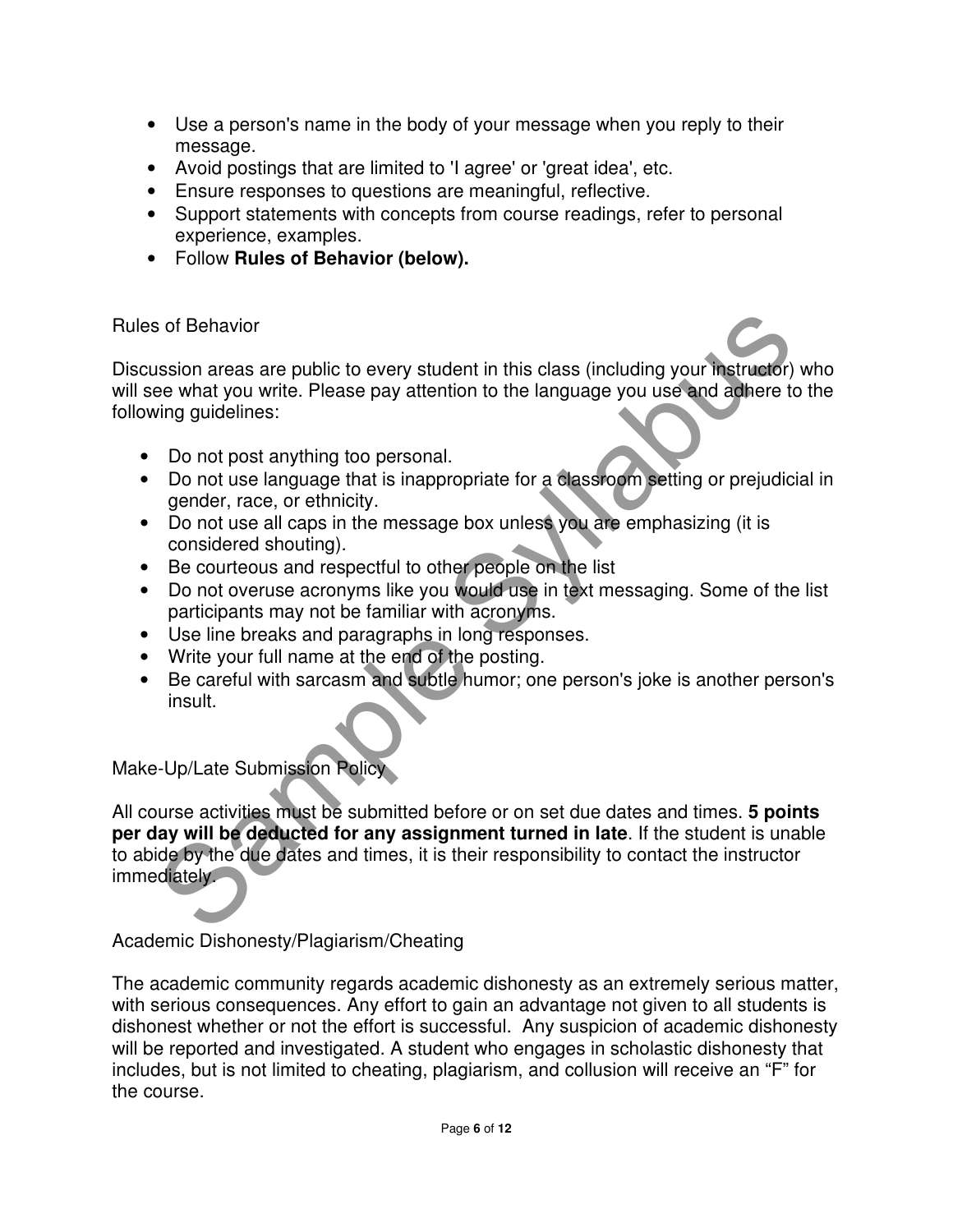All persons involved in academic dishonesty will be disciplined in accordance with University regulations and procedures. For complete information on UTPB student conduct and discipline procedures consult the University's Handbook:Scholastic Dishonesty.

**Academic dishonesty** includes, but is not limited to cheating, plagiarism, collusion, falsifying academic records, misrepresenting facts, the submission for credit of any work or materials that are attributable in whole or in part to another person, taking an examination for another person, any act designed to give unfair advantage to a student such as, but not limited to, submission of essentially the same written assignment for two courses without the prior permission of the instructor, or the attempt to commit such acts.

as, but not limited to, submission of essentially the same written assignment for<br>courses without the prior permission of the instructor, or the attempt to commit su<br>tarism includes, but is not limited to the appropriation **Plagiarism** includes, but is not limited to the appropriation of, buying, receiving as a gift, or obtaining by any means material that is attributable in whole or in part to another source, including words, ideas, illustrations, structure, computer code, other expression and media, and presenting that material as one's own academic work being offered for credit.

Attendance and Class Participation

Regular and active participation is an essential, unmistakably important aspect of this online course. Students will log on a minimum of three times every seven days. All students are expected to do the work assigned, notify the instructor when emergencies arise.

**Tracking** 

Learning management systems have tracking features. Statistics are collected that quantifies how often and when students are active in the course and provides information if the student has accessed different pages of the course.

Absenteeism

All the course activities have set dates to be completed and submitted. After the due dates the activities will not be available for the students. Not logging into an online course is considered absenteeism. Contact instructor immediately in case of emergency medical situation.

Course Incomplete/Withdrawal/Grade Appeal

All students are required to complete the course within the semester they are signed up. Incomplete grades for the course are rarely given, will only be granted if the student provides a valid, documented excuse for not being able to complete the course on time, and has contacted the instructor prior to the scheduled last class to request an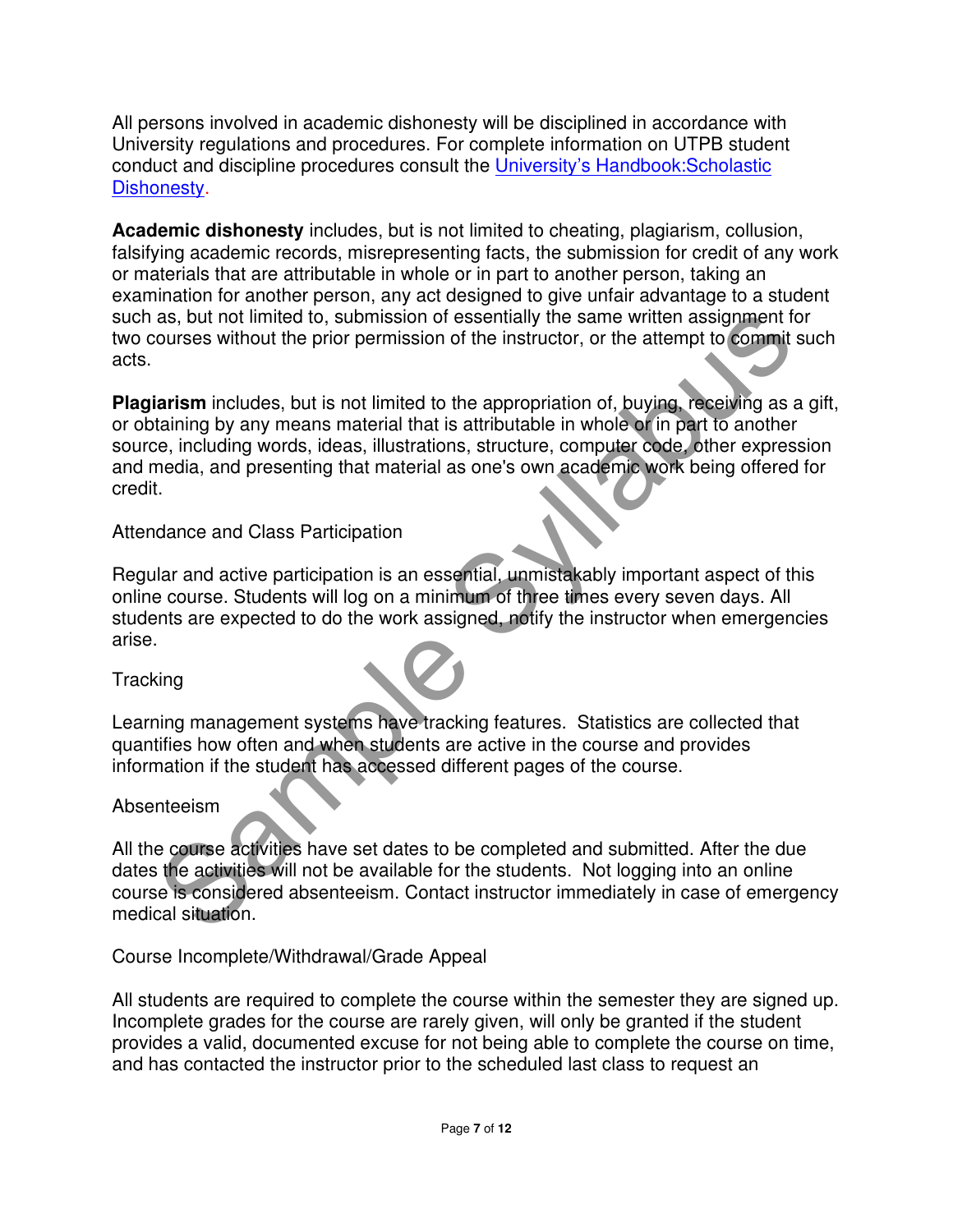extension. The student signs a contract that includes the incomplete course activities and the new due dates.

Find information and dates regarding drops and withdrawals consult the University Handbook: Drops and Withdrawals and Appeal Process.

Accommodation for Students with Disabilities

**Students with Disabilities:** The University of Texas Permian Basin in compliance with the Americans with Disabilities Act and Section 504 of the Rehabilitation Act provides "reasonable accommodations" to students with disabilities. Only those students, who an Instructor has received an official Letter of Accommodation (LOA) sent by the Office of ADA for Students, will be provided ADA academic accommodations.

**ADA Officer for Students**: Mr. Paul Leverington **Address:** Mesa Building 4242/4901 E. University, Odessa, Texas 79762 **Voice Telephone:** 432-552-4696 **Email:** ada@utpb.edu

For the accessibility and privacy statements of external tools used within courses, go to Accessibility and Privacy Statements.

## **Computer Skills, Technical & Software Requirements**

mericans with Disabilities Act and Section 504 of the Rehabilitation Act provides<br>
structor has received an official Letter of Accommodation (LOA) settles who<br>
structor has received an official Letter of Accommodation (LOA This course is designed as a web-based class, which necessitates specific computer expertise on the part of the student, specific computer equipment or programs, and a commitment on the part of the student beyond that of most other courses.) Student will need to create word processing documents, save files, submit files. Student will also need to know how to participate in Zoom meetings.

Students can use cloud version of Word, PowerPoint and other Microsoft products through use of their UTPB Outlook 365 and UTPB email address. For more information refer to UTPB Office 365 Page.

Computer Technical Requirements

See Technical Requirements.

Online Student Authentication

UTPB requires that each student who registers for an online course is the same student who participates in, completes, and receives credit for the course. UTPB's Distance Education Policy requires faculty members to employ at least two methods of verification to ensure student identities. To access online courses students must login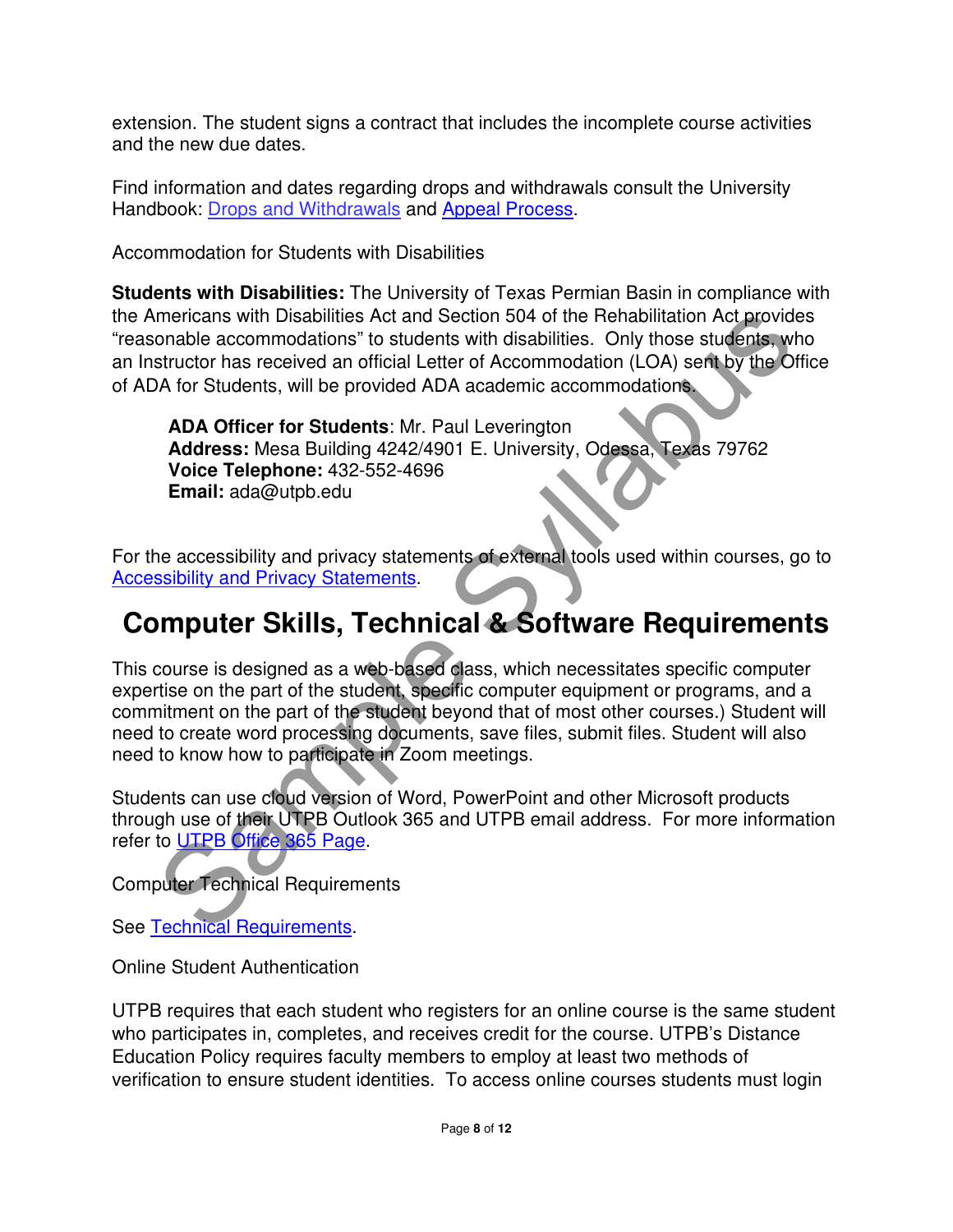to the UTPB learning management system using their unique personal identifying username and secure password. UTPB's Distance Education Policy requires at least one additional student identification method within the course that has been determined and approved by the faculty or academic program. This course satisfies the second method of student authentication by presentation of approved photo ID\* by assignment.

\*Approved up to date photo identifications are: passports, government issued identification, driver's licenses, military ID from DoD. Dual credit and early college high school students use school district identifications.

## **Preparation for Emergencies**

Computer Crash

**Preparation for Emergencies**<br>
puter Crash<br>
puter Crash<br>
puter Crash<br>
puter Crash<br>
puter of a crashed computer during the semester will NOT<br>
idered as an acceptable reason for not completing course activities at a schedule Not having a working computer or a crashed computer during the semester will NOT be considered as an acceptable reason for not completing course activities at a scheduled time. NOTE: Identify a second computer before the semester begins, that you can use when/if your personal computer crashes.

Complete Loss of Contact

If you lose contact with course connectivity completely (i.e. you cannot contact me via Canvas or email), you need to call instructor, and leave message regarding connectivity loss and contact information.

Lost/Corrupt/Missing Files

You must keep/save a copy of every project/assignment on an external drive, UTPB Outlook 365 OneDrive, or personal computer. In the event of any kind of failure (e.g. virus infection, student's own computer crashes, loss of files in cyberspace, etc.) or any contradictions/problems, you may be required to resubmit the files.

# **End-of-Course Evaluation & Instructor Evaluation**

Every student is encouraged to complete an end of course evaluation survey provided by UTPB. During the last two weeks of class, there will be an announcement in Canvas, an email, and a button in your course navigation that will take you to any available surveys.

The survey is anonymous and your responses are confidential. Your feedback is critical to us and to your instructor as we strive to improve our offerings, and our support of you, the students.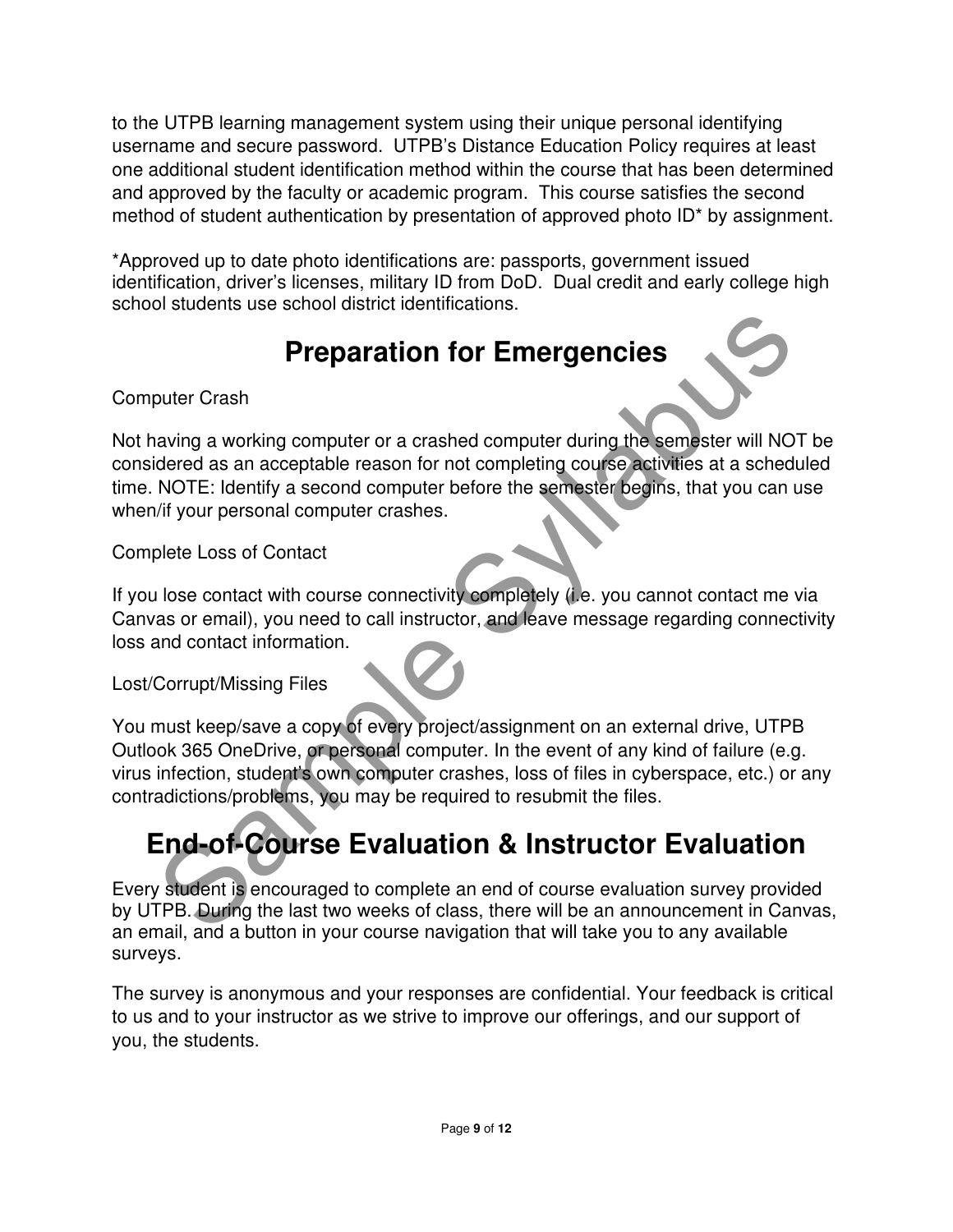## **Student Support Services**

| <b>SERVICE</b>                 | <b>CONTACT</b>                                                                                                                                                             |  |  |
|--------------------------------|----------------------------------------------------------------------------------------------------------------------------------------------------------------------------|--|--|
| <b>ADA</b>                     | <b>Services for Students with Disabilities</b>                                                                                                                             |  |  |
| Accommodation/Support          | (432) 552-4696                                                                                                                                                             |  |  |
| <b>Testing Services</b>        | <b>Testing Services &amp; Academic Accommodations</b>                                                                                                                      |  |  |
|                                | <b>Department</b>                                                                                                                                                          |  |  |
|                                | (432) 552-2630                                                                                                                                                             |  |  |
| Advising                       | (432) 552-2661                                                                                                                                                             |  |  |
|                                | <b>UTPB Academic Advising Center</b>                                                                                                                                       |  |  |
| <b>Bookstore</b>               | <b>UTPB Campus Bookstore</b>                                                                                                                                               |  |  |
|                                | (432) 552-0220                                                                                                                                                             |  |  |
| Email, Office 365,             | <b>Information Technology</b>                                                                                                                                              |  |  |
| my.utpb.edu                    |                                                                                                                                                                            |  |  |
| Financial Aid and              | <b>UTPB Financial Aid</b>                                                                                                                                                  |  |  |
| Scholarship                    | (432) 552-2620                                                                                                                                                             |  |  |
| Library                        | The J. Conrad Dunagan Library Online at                                                                                                                                    |  |  |
|                                | (432) 552-2370                                                                                                                                                             |  |  |
| Registrar                      | <b>UTPB Registrar</b>                                                                                                                                                      |  |  |
|                                |                                                                                                                                                                            |  |  |
| <b>Student Services</b>        | <b>Student Services</b>                                                                                                                                                    |  |  |
|                                |                                                                                                                                                                            |  |  |
| <b>Technical Support</b>       | Canvas                                                                                                                                                                     |  |  |
|                                |                                                                                                                                                                            |  |  |
| <b>Tutoring &amp; Learning</b> | If you are taking courses through UTPB the following links                                                                                                                 |  |  |
| <b>Resources</b>               |                                                                                                                                                                            |  |  |
|                                | readiness for online course).                                                                                                                                              |  |  |
|                                | (432) 552-2635<br>$(432) 552 - 2600$<br>1-866-437-0867<br>provide services: Smarthinking Online Tutoring (provides<br>tutoring services), SmarterMeasure (measures learner |  |  |

#### Disclaimer & Rights

Information contained in this syllabus was to the best knowledge of the instructor considered correct and complete when distributed for use in the beginning of the semester. However, the instructor reserves the right, acting within the policies and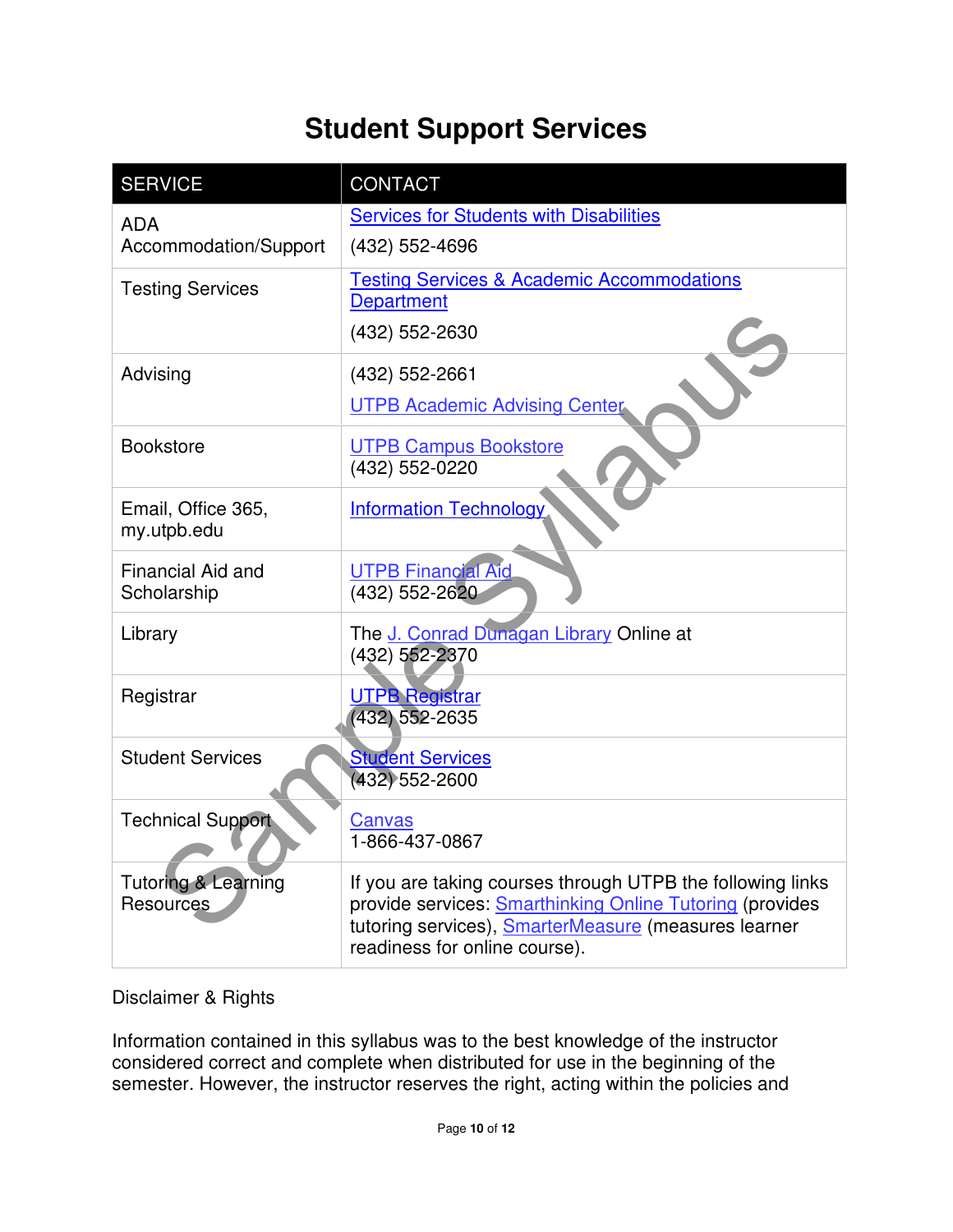procedures of UTPB to make changes in the course content or instructional techniques without notice or obligation. The students will be informed about the changes, if any.

Copyright Statement

Many of the materials that are posted within UTPB courses are protected by copyright law. These materials are only for the use of students enrolled in the course and only for the purpose of the course. They may not be further retained or disseminated.

## **Schedule**

| <b>Schedule</b>                                                                                                                                    |                                                                                                                                                                                                                             |                 |  |  |  |
|----------------------------------------------------------------------------------------------------------------------------------------------------|-----------------------------------------------------------------------------------------------------------------------------------------------------------------------------------------------------------------------------|-----------------|--|--|--|
| The instructor reserves the right to revise the schedule to fit the needs of the course.<br>Students will be made aware of any changes via Canvas. |                                                                                                                                                                                                                             |                 |  |  |  |
| <b>DATE</b>                                                                                                                                        | <b>Assignments/Activities/Topics</b>                                                                                                                                                                                        | <b>Due Date</b> |  |  |  |
| <b>Week</b><br>1                                                                                                                                   | Read Put Reading First. Complete Module / Week 1. Read<br>over the Syllabus and Canvas. Participate in introduction<br>discussion board. Find a tutee.                                                                      |                 |  |  |  |
| Week<br>$\mathbf 2$                                                                                                                                | Read chps 1 & 2 Words Their Way. Read chps. 1, 2 & 3 in<br>Bringing Words to Life. Complete Module / Week 2. Start<br>tutoring. Introduction to Spelling and to Vocabulary due.<br>Description of tutoring arrangement due. |                 |  |  |  |
| Week<br>3                                                                                                                                          | Complete Module / Week 3. Lesson plan due. 2nd<br>discussion board due.                                                                                                                                                     |                 |  |  |  |
| Week<br>4                                                                                                                                          | Complete Module / Week 4. Read chp 4 and whatever<br>chapter that matches the spelling level of your tutee in<br>Words Their Way. 2 <sup>nd</sup> lesson plan due.                                                          |                 |  |  |  |
| <b>Week</b><br>5                                                                                                                                   | Complete Module / Week 5. 3 <sup>rd</sup> discussion board due. Read<br>chp. 4 in Bringing Words to Life. First Word game due.                                                                                              |                 |  |  |  |
| <b>Week</b><br>6                                                                                                                                   | Catch up week! Schedule a time to meet with your<br>professor.                                                                                                                                                              |                 |  |  |  |
| <b>Week</b><br>$\overline{7}$                                                                                                                      | Complete Module / Week 7. Read chps. 5, 6 & 7 in Bringing<br>Words to Life. Lesson plan 3 due. 3 <sup>rd</sup> discussion board due.                                                                                        |                 |  |  |  |
| <b>Week</b><br>8                                                                                                                                   | Complete Module / Week 8. 2 <sup>nd</sup> word game due. Read the<br>appropriate chp in Words Their Way for your grade level.                                                                                               |                 |  |  |  |